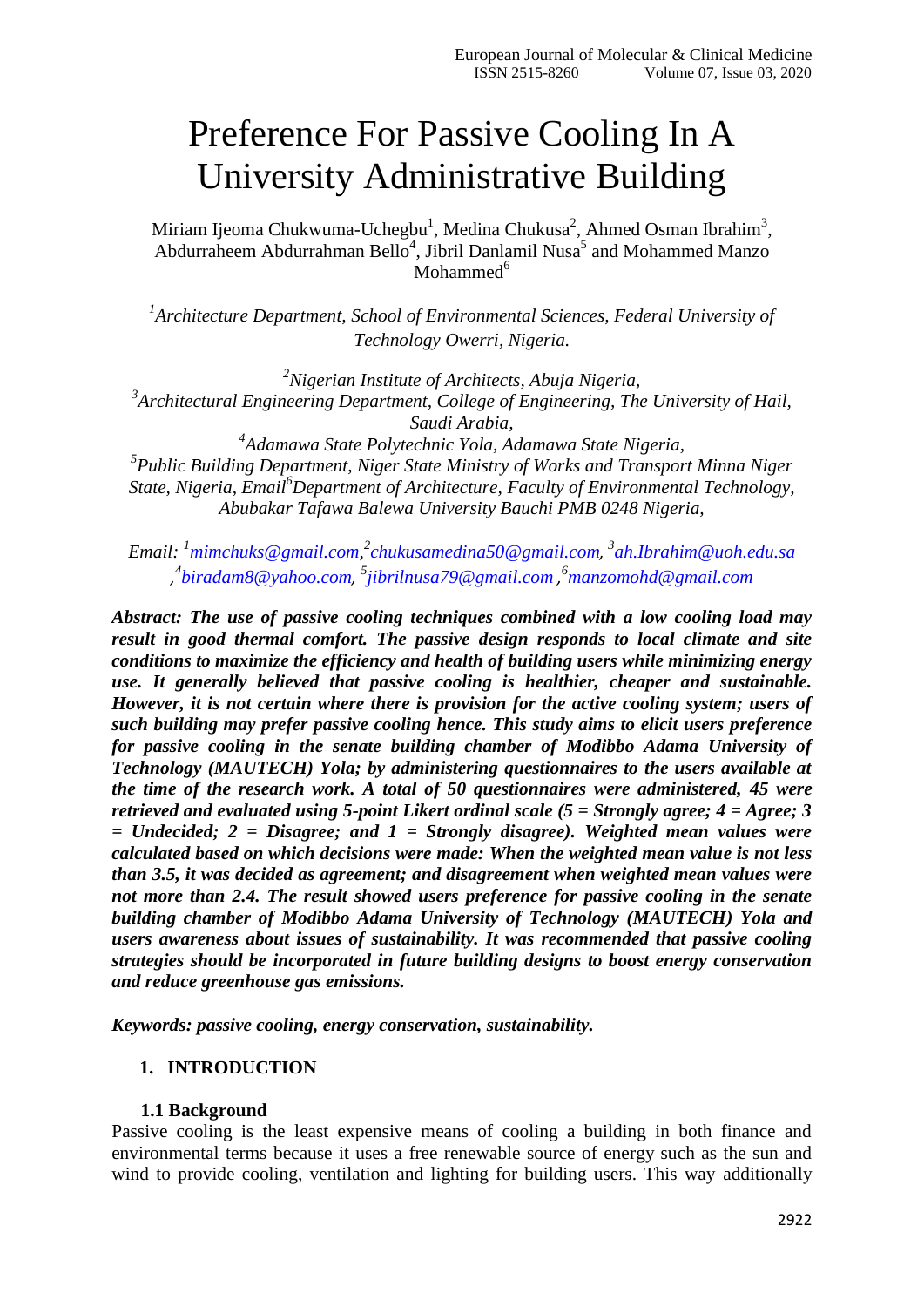reduces the need for using mechanical cooling; applying passive cooling means reducing the difference between outdoor and indoor temperature, improving indoor air quality and making the building both a better and comfortable place to work in together. It can also reduce the level of energy use and environmental impact, such as greenhouse gas emission. Passive solar designs as a sustainable concept have had much interest in the last decade. A well-designed building envelope maximizes cooling through air movement and minimizes solar heat gain. There are many types of cooling strategies that can be recommended for use in Yola, which a hot, dry climate (Idowu and Okonkwo, 2012).

Passive design strategies that minimize the need for mechanical cooling systems include proper window placement and daylighting design; selection of suitable glazing for window and skylight, properly sized shading of glass when heat gains are being avoided. The use of light or reflective coloured materials for the building envelope and roof, careful siting and wise orientation that decides alongside appropriate landscaping design. (Santamouris and Asimakopoulos, 1996).

#### **1.2 Statement of the Problem:**

It is generally believed that passive cooling is healthier, cheaper and sustainable, but will users of MAUTECH senate building chamber prefer such design, especially when there is provision for active cooling means?

#### **1.3 Aim and Objective of the study:**

The aim is to elicit users preference for passive cooling in senate building chamber, test the usefulness of applying selected passive cooling techniques to improve thermal comfort, create awareness on green building practice and minimize energy consumption in office buildings. These objectives will achieve this way:

*a.To determine users preference for passive cooling.*

*b. To determine users awareness about issues of sustainability.*

## **2. REVIEW OF RELATED LITERATURE**

## **2.1 Vegetation**

Vegetation modifies the microclimate and the energy use of buildings by lowering the air and surface temperatures and increasing the relative humidity of the air. Furthermore, plants can control air pollution, filter the dust and reduce the level of nuisance from noise sources. Indoor simulations still tend to be isolated from an essential element affecting urban microclimate, such as urban trees. The main advantage of urban trees, as a bioclimatic responsive design element is to produce shade, reduce temperature and air pollutant whereas its main disadvantage is blocking the wind (Yoshida, Ooka, Moshida, Murakami and Tominaga, 2006). Besides, the effects of specific urban tree types - for example, the different leaf area densities and evapotranspiration rates of urban trees influence solar access and heat exchanges if planted around buildings (Radhi, 2009). Studies have been carried out on the preference for passive cooling or natural airflow in life buildings.

## **2.2 Natural ventilation**

Natural ventilation depends solely on air movement to cool occupants. Window openings on opposite sides of the building enhance cross-ventilation driven by breezes. Since

natural currents can't be scheduled, designers often choose to improve natural ventilation using tall spaces within structures called stacks. With openings near the top of the pile, warm air can escape, while cooler air enters the building from exits near the ground. Ventilation requires the installation to be open during the day to allow airflow.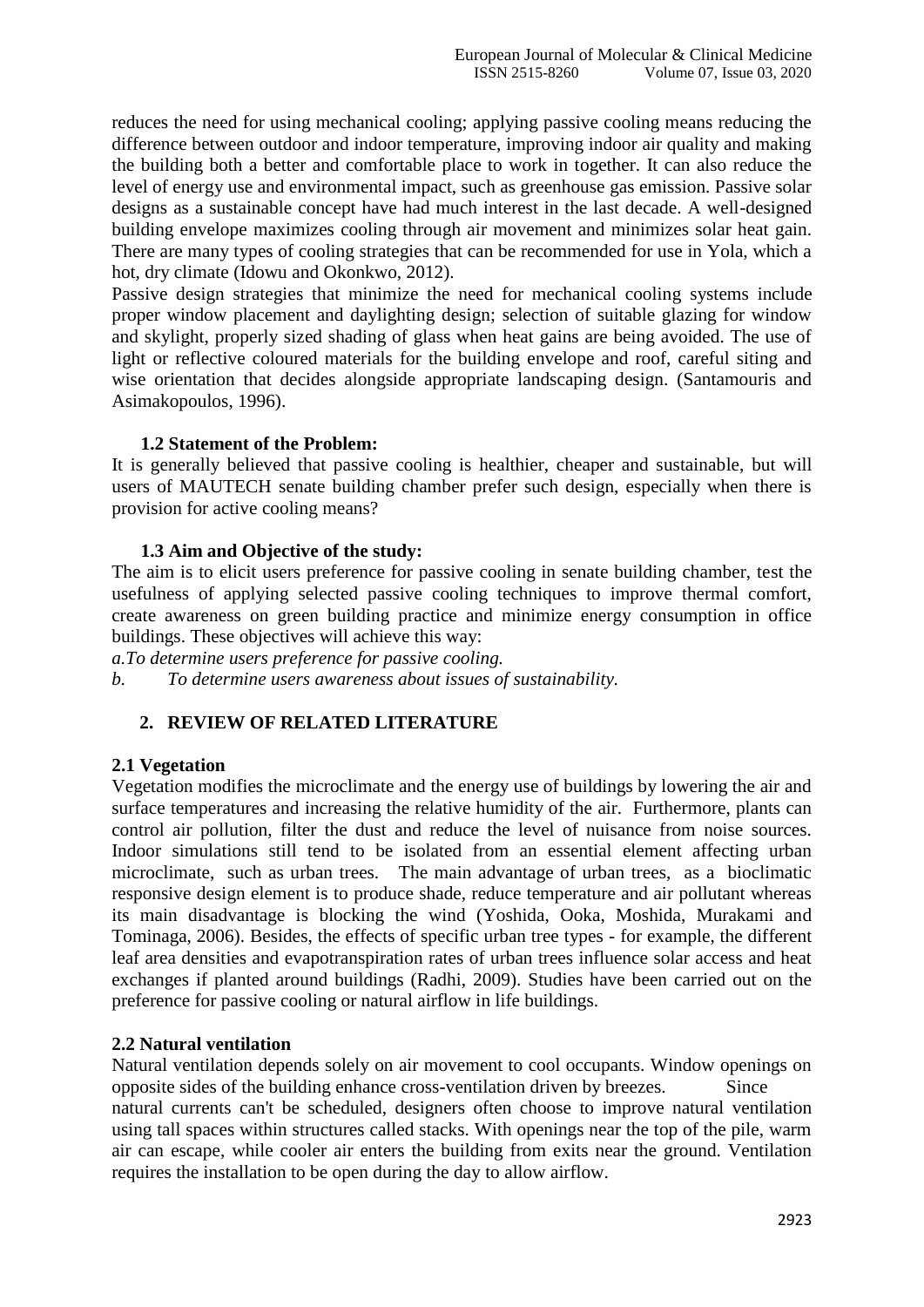Convective cooling by (ventilation is a very effective method to improve indoor comfort, indoor air quality and reduce the temperature. Higher airspeeds inside the building may enhance thermal comfort when they do not exceed specified values. The technique is usually limited to night time ventilation; however, daytime ventilation may be used when the ambient temperature is lower than the indoor temperature.

Natural ventilation is due either to wind forces, temperature differences, or both, a severe reduction of the cooling potential is observed in dense urban environments as a result of the dramatic decrease of the wind speed in cities (Geros et al., 2001). Careful positioning of the openings in naturally ventilated buildings is a crucial parameter that determines the effectiveness of the process. A review of the sizing methodologies is given by Anthienitis and Santamouris (Anthienitis and Santamouris, 2002).

#### **2.3 Air movement**

Air movement is the most crucial element of passive cooling. It increases cooling by increasing evaporation rates. Generally, cross ventilation is most useful for air exchange (building cooling) and fans for air movement (people cooling). Air movement provides proper cooling in all climates but may be less effective in tropical climates during periods of high humidity. However, humidity levels in Yola are not as high as the coastal areas.

According to Reardon (2008), an airspeed of 0.5m per second equates to a 3-degree drop in temperature at a relative humidity of 50 per cent results to a physiological cooling effect. In higher humidity, greater airspeeds are required to achieve the same cooling benefits.

A life study was carried out in an apartment in Australia; residents generally expressed a preference for natural airflow to air conditioning. The majority of residents (80%) had space cooling equipment in their dwelling, while (53%) had space heating equipment. Survey result indicated that, when thinking about "climate control" in summer, the residents were more likely to open their windows and doors (83%) rather than turn on the air conditioner. Resident preferred natural airflow to the air conditioner as long as other negative impacts such as noise or air pollution were not introduced as an unwanted consequence. (Queensland development code, 2009).

A study in Sidney by (Rowe, 1996), showed a reduction in energy use by 25 -33% in naturally ventilated mixed-mode building and high occupant satisfaction scores.

## **2.4 Orientation**

The orientation of the building is to minimize the impact of the sun on the building in summer; it represents the relation between its elevation and the original geographical direction (Rania and Neveen, 2017). A pattern of solar radiation on different walls results in a clear preference for north-south orientation of the main façades, and especially of the windows (Khan en Qureshi 2020). Such exposure enables easy and inexpensive shading of the southern window in summer. The heating effect of solar radiation impinging on walls can further be minimized by choosing reflective colours of the walls. (Rania and Neveen, 2017) stated that with the right orientation, the need for cooling is reduced, resulting in lower energy bills and reduced greenhouse gas emissions. Buildings should be made to maximize the site's potential and to achieve the best possible orientation. Orientation should aim to exclude sun year-round and maximize exposure to cooling breezes.

#### **3. RESEARCH METHODOLOGY**

This study adopts questionnaires, a total number of 50 were administered to senate building chamber users available at the time of the research, a total number of 45 questionnaires were retrieved and analyzed using 5- Likert ordinal scale of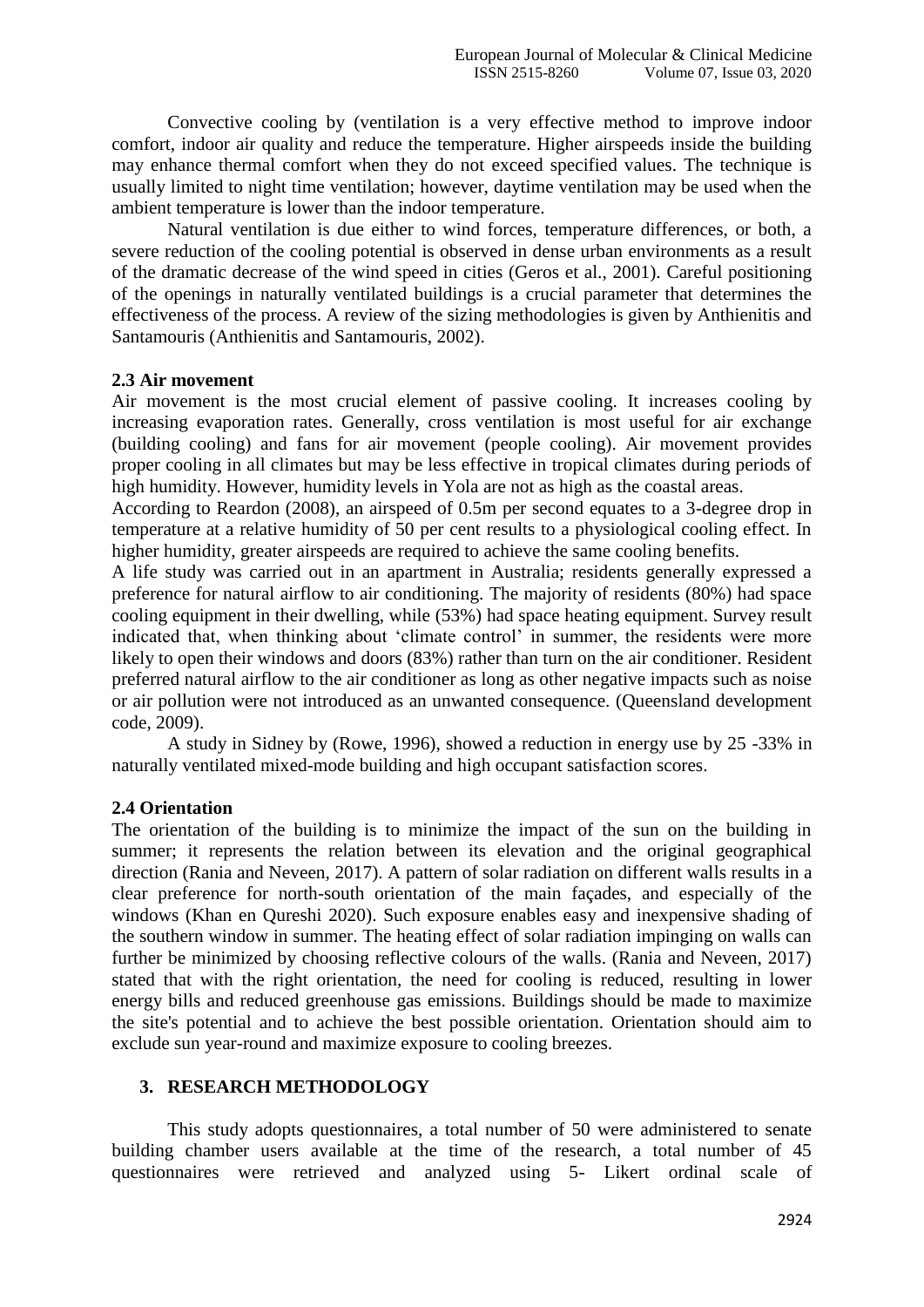agreement/disagreement; These strongly agree, Agree, undecided, Disagree and Strongly disagree. A Likert scale is a psychometric scale commonly involved in research that employs questionnaire. It is the most widely used approach to scaling responses in survey research, such that the item is often used interchangeably with rating scale or more accurately the Likert scale, even though the two are not synonymous. Named after its inventor, psychologist Rensis Likert; when responding to a Likert questionnaires item, responses specify their level of agreement or disagreement on a symmetric agree-disagree scale for a series of the statement. It assumes that distances on each item are equal. Importantly "all items are assumed to be a replication of each other or items is considered to be a parallel instrument". The weight attached to the Likert items are  $5=$  strongly agree (SD),  $4=$  agree (A),  $3=$ undecided (UD),  $2 =$  disagree (D) and  $1 =$  strongly disagree (SD). the weighted mean was calculated by first obtaining the weighted total and then dividing it by the total number of the respondent (N). Decisions on preference or agreement were made when the weighted mean value is not less than 3.5 and disagreement when the weighted mean value not more than 2.4.

#### **4. RESULTS**

| raore 1. Respondent s'i que rumpe |           |  |  |  |  |
|-----------------------------------|-----------|--|--|--|--|
| Age range                         | Frequency |  |  |  |  |
| Below 30                          | 0         |  |  |  |  |
| $30 - 39$                         | 5         |  |  |  |  |
| $40 - 49$                         | 25        |  |  |  |  |
| $50 - 60$                         | 15        |  |  |  |  |
| 60 and above                      | 0         |  |  |  |  |
| Total                             | 45        |  |  |  |  |

|  |  | Table 1: Respondent's Age Range |  |  |
|--|--|---------------------------------|--|--|
|  |  |                                 |  |  |

Source: Researcher's survey,  $(2015)$ .

Respondents' age range shows that age range  $40 - 49$  have the highest frequency value of 25, next age range is 50-60 having a frequency value of 15, 30 -39 having frequency value of 5 and there are no respondents with the age range of below 30 and 60 and above.

Table 2: Respondents' Gender

| Gender of respondents | Frequency |
|-----------------------|-----------|
| Male                  |           |
| Female                |           |
| Total                 |           |

Source: Researcher's survey,  $(2015)$ .

Table 3: Respondents" Opinion, Weighted total and Weighted mean value. Source: Researcher's survey,  $(2015)$ .

The total weighted mean value for all the respondents 3.8, which showed a level of agreement for the preference of passive cooling to air conditioning in the senate building chamber, MAUTECH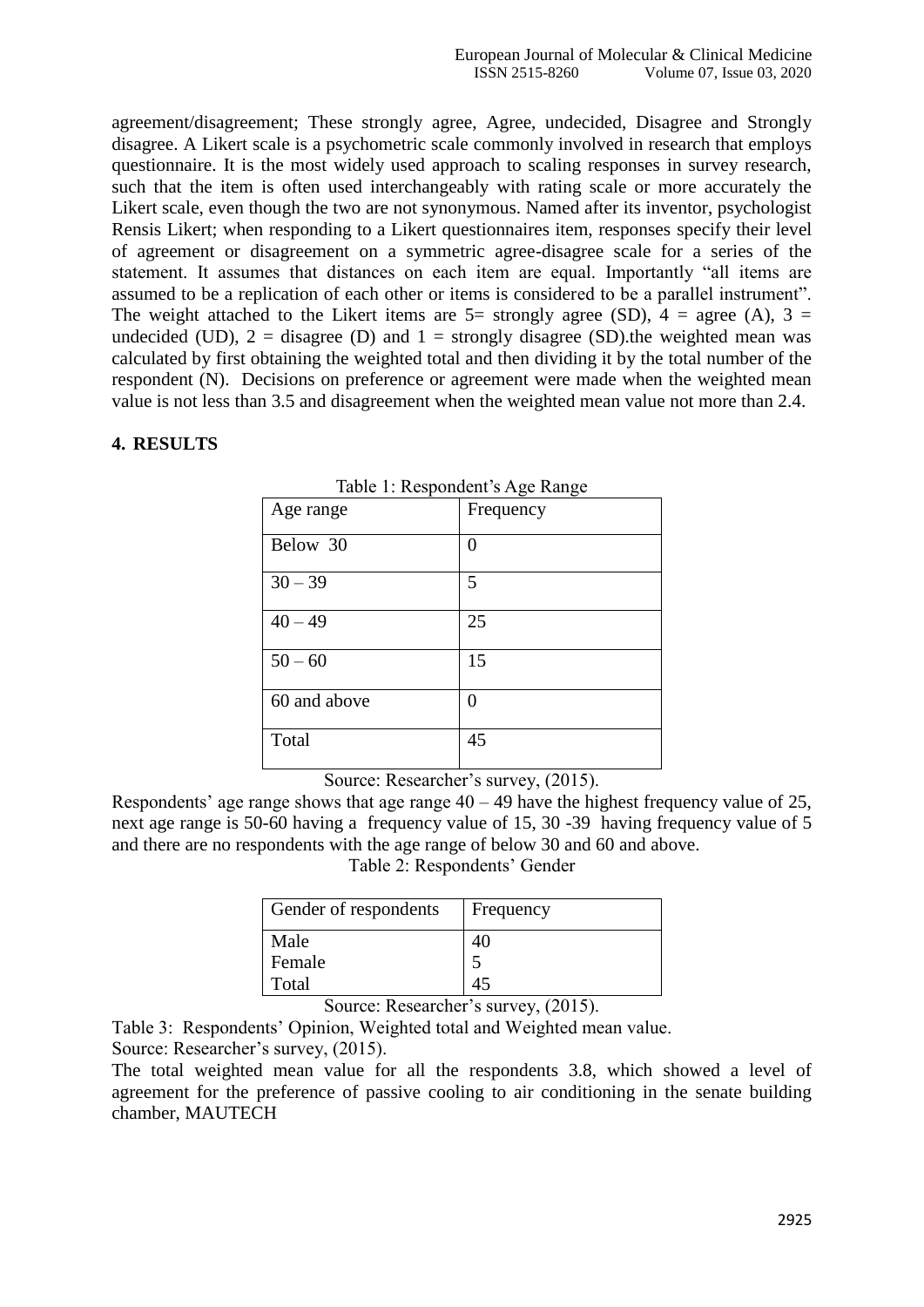| Questions $SA = 5$ $A = 4$ $UD = 3$ $D = 2$ $SD = 1$ Weighted |  |  |            | N | Weighted |
|---------------------------------------------------------------|--|--|------------|---|----------|
|                                                               |  |  | total (Wt) |   | mean(Wm) |

| Questions | $SA =$ | A=  | $UD =$ | D= | $SD =$         | Weighted | N   | Weighted  |
|-----------|--------|-----|--------|----|----------------|----------|-----|-----------|
|           | 5      | 4   | 3      | 2  | 1              | total    |     | mean (Wm) |
|           |        |     |        |    |                | (Wt)     |     |           |
| Q1        | 14     | 21  | 5      | 3  | 2              | 177      | 45  | 3.9       |
| Q2        | 25     | 15  | 2      | 3  | $\mathbf 0$    | 197      | 45  | 4.3       |
| Q3        | 13     | 20  | 7      | 2  | 3              | 173      | 45  | 3.8       |
| Q4        | 8      | 12  | 2      | 8  | 15             | 125      | 45  | 2.7       |
| Q5        | 6      | 24  | 9      | 5  | 1              | 163      | 45  | 3.6       |
| Q6        | 30     | 8   | 2      | 1  | 4              | 194      | 45  | 4.3       |
| Q7        | 8      | 22  | 10     | 5  | 0              | 168      | 45  | 3.7       |
| Q8        | 10     | 20  | 8      | 4  | 3              | 165      | 45  | 3.6       |
| Q9        | 24     | 15  | 3      | 3  | 0              | 195      | 45  | 4.3       |
| Q10       | 10     | 25  | 5      | 3  | $\overline{2}$ | 173      | 45  | 3.8       |
| Total     | 740    | 728 | 159    | 74 | 29             | 1730     | 450 | 3.8       |

Table 4: Users Awareness on Issues of Sustainability

|                                    | 5   | 4   | 3   | 2  | 1  | total (Wt) |     | mean (Wm) |  |
|------------------------------------|-----|-----|-----|----|----|------------|-----|-----------|--|
| Q1                                 | 10  | 18  | 4   | 2  | 2  | 140        | 36  | 3.8       |  |
| Q <sub>2</sub>                     | 20  | 13  | 0   | 3  | 0  | 158        | 36  | 4.3       |  |
| Q <sub>3</sub>                     | 12  | 15  | 5   | 2  | 2  | 141        | 36  | 3.9       |  |
| Q4                                 | 5   | 10  | 2   | 8  | 11 | 98         | 36  | 2.7       |  |
| Q5                                 | 4   | 20  | 8   | 4  | 0  | 132        | 36  | 3.6       |  |
| Q6                                 | 25  | 7   | 0   | 1  | 3  | 158        | 36  | 4.3       |  |
| Q7                                 | 6   | 20  | 5   | 5  | 0  | 135        | 36  | 3.7       |  |
| Q8                                 | 9   | 14  | 7   | 4  | 2  | 132        | 36  | 3.6       |  |
| Q9                                 | 22  | 13  | 0   | 1  | 0  | 164        | 36  | 4.5       |  |
| Q10                                | 9   | 24  | 3   | 0  | 0  | 150        | 36  | 4.1       |  |
| Total                              | 610 | 616 | 102 | 60 | 20 | 1408       | 360 | 3.9       |  |
| Source researcher's survey, (2015) |     |     |     |    |    |            |     |           |  |

Mean for group<br>1 =  $\underline{E}$  s1 = 38.5

 $N = 36 = 1.07$ 

Mean for non-science =  $\underline{\text{Es2}}$  = 35.8

 $N = 36 = 3.98$ 

Variance for science related discipline:

 $S1 = Exi - nx2 = 155.14 - 36(38.5)2$ 

 $n-1$  36-1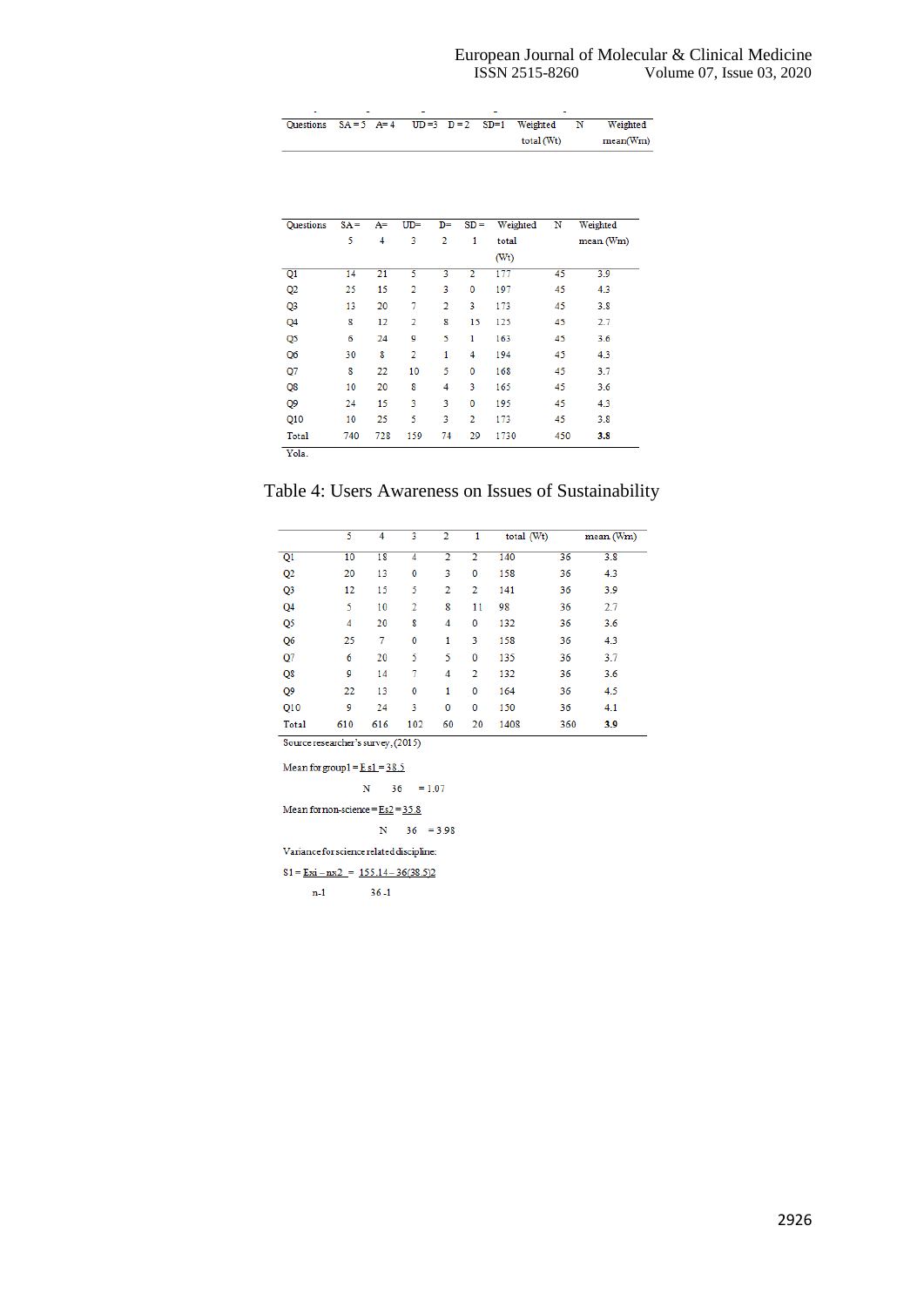```
S1 = 155.14 - 53.36135S1 = -93205.8635= -1520.17Variance for non-science related discipline:
S2 = Exi - nx2 = 130.7 - 9(35.8)2n-19 - 1t = \underline{X1 - Xi}\sqrt{s12}1= 1.07 - 3.98\overline{\rm N1}-1520.17 + (-1425.51)36\overline{9}= -2.91Squ
Calculated t = 0.2Degree of freedom: n1-1 = 36-1 = 35Degree of freedom: n1-1=9-1=8Two tail: t value = 2.02Therefore there is no significant difference because tabulated t-value is greater than calculated
t-value
```
## **4. CONCLUSION AND RECOMMENDATIONS**

The result showed users preference for passive cooling in the senate building chamber of Modibbo Adama University of Technology (MAUTECH) Yola and users awareness about issues of sustainability. It was recommended that passive design strategies should be integrated into future building designs to boost energy conservation and reduce greenhouse gas emissions.

## **5. REFERENCES**

- [1] Santamouris, M and. Assimakopoulos, D.N (1996). "**Passive cooling of building', James and James Science** *Publishers, London, UK*.
- [2] Yoshida, S., Ooka, R., Moshida, A., Murakami, S. and Tominaga, Y. (2006). **Development of three-dimensional plant canopy models for numerical simulation of the outdoor thermal environment**. *ICUC6, Sweden–1736.*
- [3] Radhi, H. A. (2009). **Comparison of the accuracy of building energy analysis in Bahrain using data from different weather periods**. *Renew Energy*; 34, 869−875.
- [4] Geros et al (2001). **Summer, A Tool for Passive Cooling of Buildings -** *Technical Manual*.
- [5] Anthienitis, B and Santamouris (2002).**Thermal Analysis for Summer Comfort in Buildings**.
- **[6]** Reardon, C and Clarke, D (2008). **Australia's guide to environmentally sustainable**
- a. Homes. Retrieved October 31, 2014, from http:/www.yourhome.gov.au/technical/fs46.html
- [7] Queensland Development Code. (2009**) thermal comfort- natural ventilation preference.** Retrieved November 11, 2014, from: [http://www.lgp.qld.gov.au/?id=247.](http://www.lgp.qld.gov.au/?id=247)
- **[8]** Rowe, D. (1996). **Mixed Mode Climate Control. AIRA.50 (12).**
- [9] Idowu, O.M and Okonkwo, M. M. (2012) **natural ventilation design.** *Journal of the Association of Architectural Educators in Nigeria.*